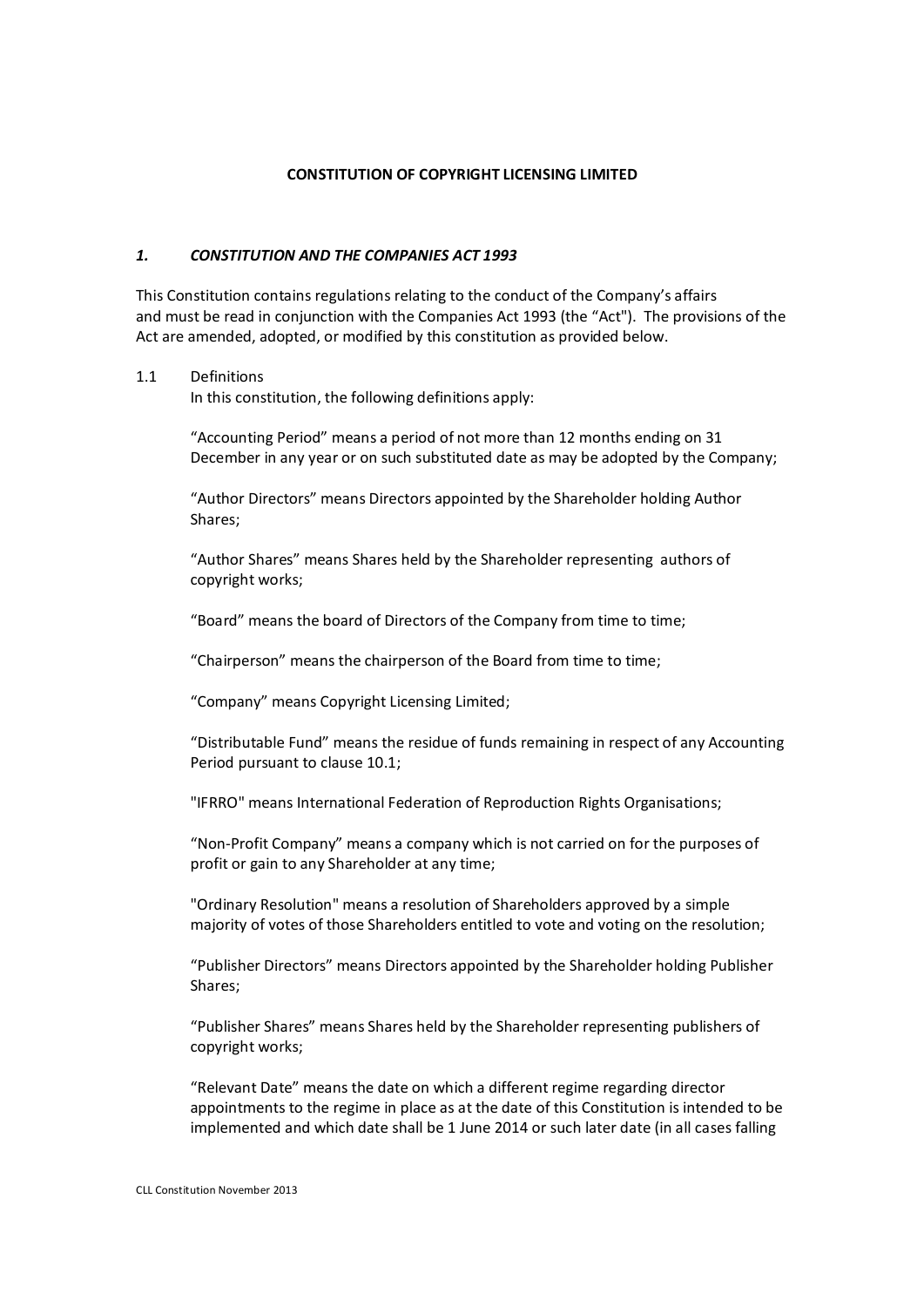prior to 1 August 2014) as is agreed in writing for that purpose by a majority of the Board and notified to the Shareholders;

"Reproduction Rights Organisation" means a collective management organisation that acts as a facilitator or intermediary between Rightsholders and copyright users in the fields of reprographic reproduction and certain digital uses;

'Rightsholders" means those Rightsholders identified as the owners of copyright works copied under licensing schemes administered by the Company or by overseas Reproduction Rights Organisations;

"Share" means a share in the Company, the issue of and rights attaching to which are provided for by this Constitution or, in relation to a share issued after the date of adoption of this Constitution, by the terms on which the share is issued;

"Shareholder" means the holder of the Publisher Shares or the holder of the Author Shares, as the case may be;

"Special Resolution" means a resolution of Shareholders approved by a majority of 75% of the votes of Shareholders entitled to vote and voting on the resolution;

Unless the context otherwise requires, words importing the singular include the plural and vice versa. Reference to a person includes any firm, company or other body corporate and includes all successors and permitted assigns of any such person. Words of one gender include all other genders. Reference to a clause means a clause in this Constitution.

#### *2 COMPANY OBJECTS & POWERS*

2.1 The Company operates as a Non-Profit Company and, subject to the provisions of Section 16 of the Act, has full capacity to carry on or undertake any business or activity, do any act, or enter into any transaction, both within and outside New Zealand required:

- (a) To acquire the reproduction and neighbouring rights in copyright works from Rightsholders or their agents whether exclusive or non-exclusive;
- (b) To use all reasonable endeavours to exploit the reproduction rights in copyright works in accordance with sound commercial practice and the normal procedures of Reproduction Rights Organisations;
- (c) To develop effective methods for conveyance of rights and fees between and among Rightsholders and users;
- (d) To license users to make reproductions of extracts from the copyright works of the Rightsholders represented by the Company and to collect fees for such reproduction on behalf of such Rightsholders;
- (e) To carry out sampling surveys to identify Rightsholders or agents of copyright works copied by users under licence to determine the distribution of licensing fees received to such Rightsholders or agents;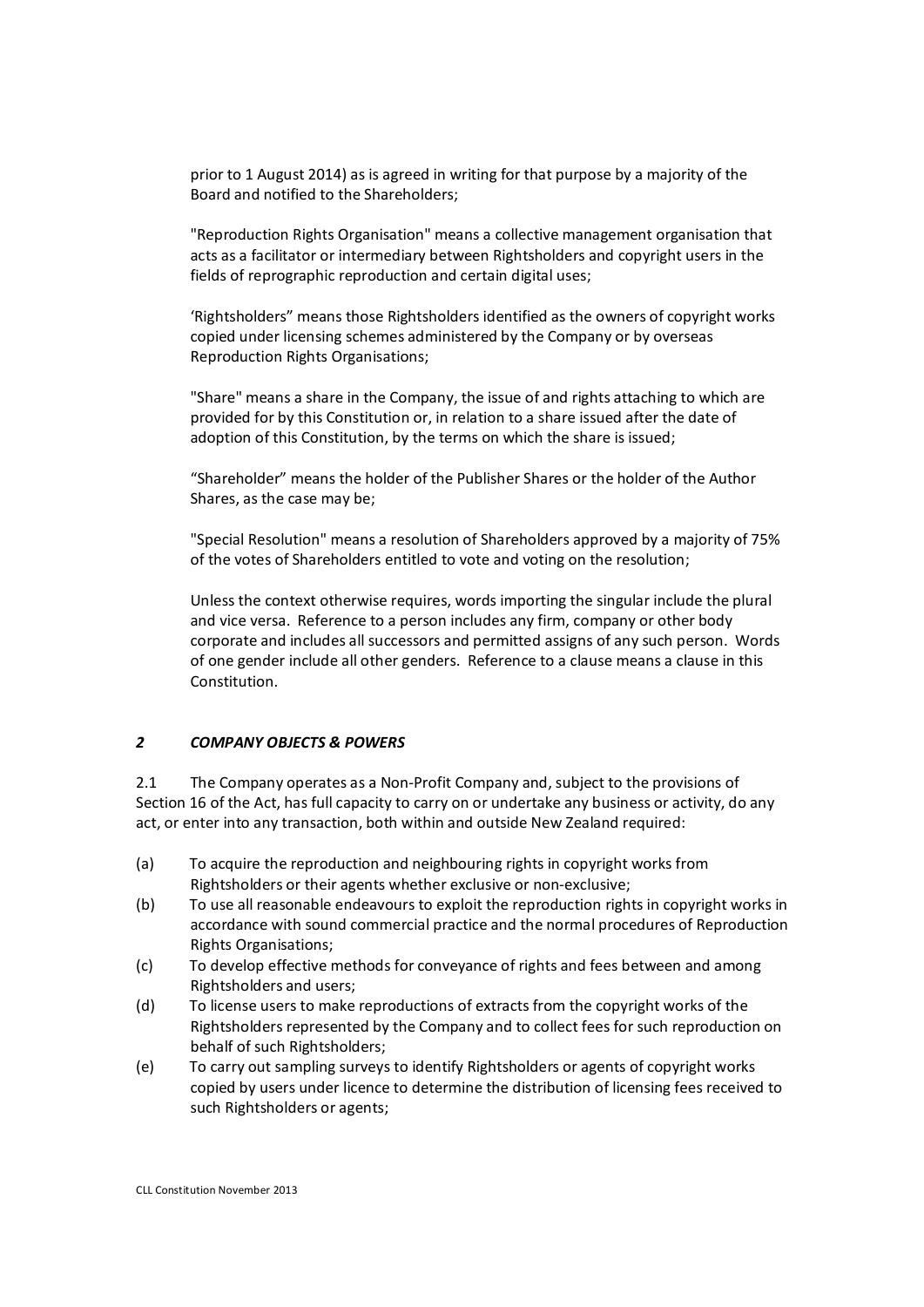- (f) To administer the funds and financial affairs of the Company on behalf of Rightsholders PROVIDED THAT no portion of such funds shall be paid directly or indirectly by way of dividend, bonus or otherwise by way of profits to any Shareholder of the Company;
- (g) To distribute licensing revenue to Rightsholders or agents of copyright works as determined by sampling surveys or other means after deduction of reasonable administrative charges;
- (h) To invest and deal with the revenue of the Company not immediately required in such manner as deemed appropriate;
- (i) To draw, make, accept, endorse, discount, execute and issue promissory notes, bills of exchange, bills of lading, warrants and other negotiable or transferable instruments as deemed appropriate;
- (j) To promote and foster the interests of Rightsholders of copyright works by whatever means deemed appropriate;
- (k) To adopt such means of raising awareness of copyright issues and advertising the services of the Company as deemed appropriate;
- (l) To enter into any arrangements with any government or authority, supreme, municipal, local or otherwise that may seem conducive to the Company's objects and to obtain from any such government or authority any rights, privileges and concessions which the Company may think desirable to obtain and to carry out, exercise and comply with any such arrangements, rights, privileges and concessions;
- (m) To apply for, promote, and obtain any statute, order, regulation or other authorisation or enactment which may seem calculated directly or indirectly to benefit the Company's interests and to oppose any bills, proceedings, or applications which may seem calculated directly or indirectly to prejudice the Company's interests;
- (n) To subscribe to, become a member of or co-operate with any other Company, institution, association or organisation, whether incorporated or not, whose objects are altogether or in part similar to those of the Company;
- (o) To represent Rightsholders or agents of copyright works in any proceedings before the Copyright Tribunal;
- (p) To recover, by legal proceedings or otherwise, any accounts payable to the Company;
- (q) To do all such things as are incidental or conducive to the attainment of the objects of the Company, either now or in the future, and to exercise the full rights, powers and privileges of the Company.

2.2 The Company, as a member of IFRRO, will at all times and in all actions taken, or proposed to be taken by it, comply with its obligations as set out in the IFRRO Code of Conduct, as may be amended or supplemented from time to time.

# *3. SHARES*

The Company has issued 100 Shares which are divided into 50 '"Publisher Shares" and 50 "Author Shares". Each Share has the same rights and privileges as specified in section 36 of the Act and is subject to the same restrictions. The Shares shall, at all times, be held in equal proportion by representatives of authors of copyright works and representatives of publishers of copyright works.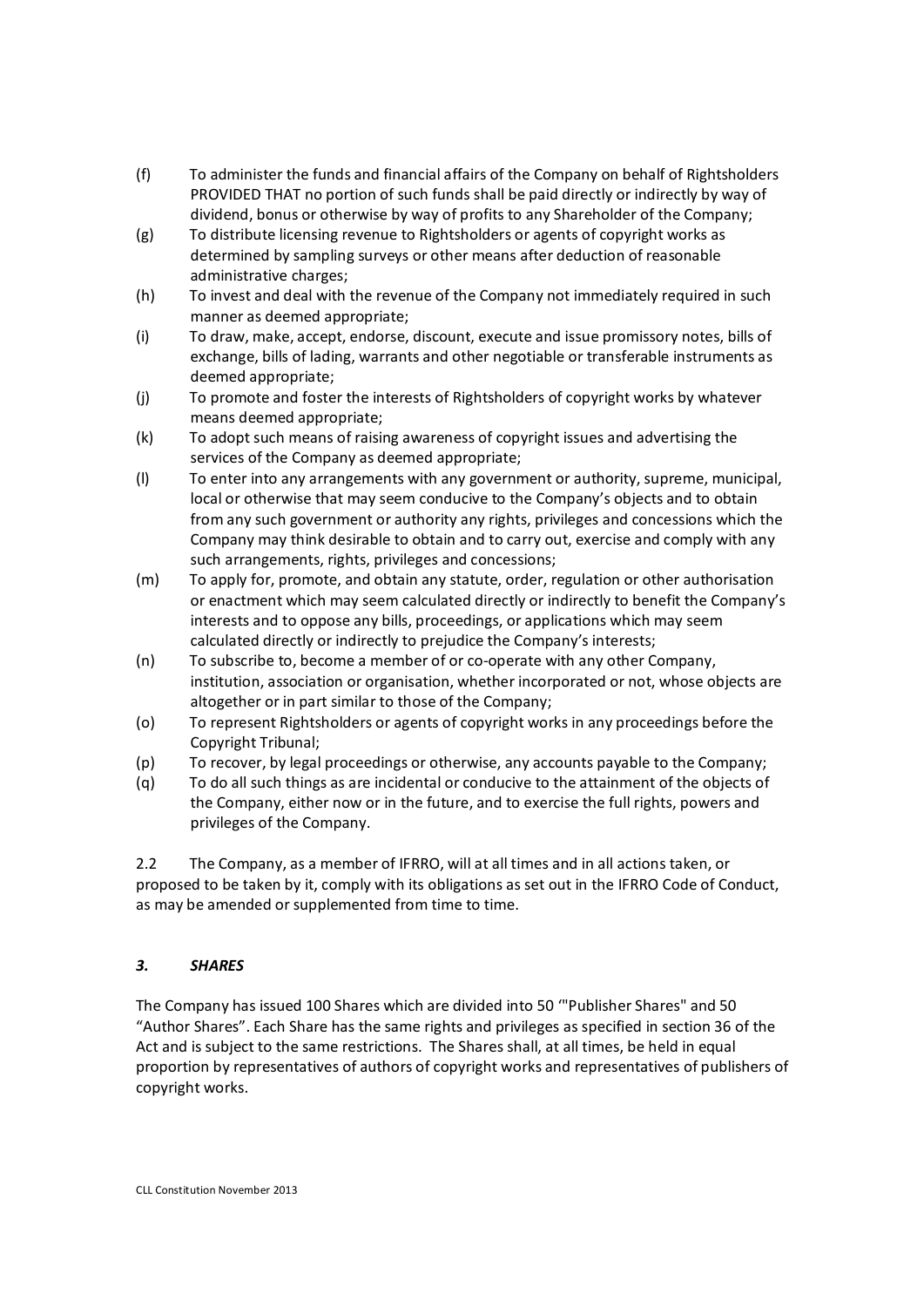## *4. TRANSFER OF SHARES*

#### 4.1 Consent for Transfer

No Share in the Company shall be sold or transferred by any Shareholder without the written consent of all Shareholders in the Company.

### 4.2 Signed Transfer

For the purpose of transferring Shares, a form of transfer signed for or on behalf of the present holder of the Shares must be delivered to the Company, or to any agent of the Company who maintains the Company's share register.

### 4.3 Entry in Share Register

Subject to the provisions of this clause 4, Shares may be transferred by entry of the name of the transferee in the share register. The form of transfer must be signed by the transferee if registration as holder of the Shares imposes a liability on the transferee to the Company.

### 4.4 Board's Right to Refuse Registration

The Board may within 10 working days of the receipt of a transfer of Shares by the Company, refuse or delay the registration of the transfer if:

- (a) the proposed transfer would no longer result in the Shares being held in equal proportions by representatives of authors of copyright works and representatives of publishers of copyright works;
- (b) the holder of the Shares has failed to pay an amount due to the Company in respect of those Shares;
- (c) the Board acting in good faith in its sole discretion considers that it is not in the best interests of the Company to register the transfer;
- (d) the transfer is not accompanied by such proof as the Directors reasonably require of the right of the transferor to make the transfer; or
- (e) the Board considers that to effect the transfer would result in a breach of the law, the Act, or of this Constitution.

# 4.5 Full Reasons

Any resolution of the Board to refuse or delay the registration of a transfer of Shares must set out in full the reasons for doing so, and must be sent to the transferor and transferee within 5 working days of the date of the resolution.

# 4.6 Registration of Transfer

Subject to the remainder of this clause, on receipt of a duly completed form of transfer the Company must enter the name of the transferee on the share register as the holder of the Shares, unless the Board has resolved in accordance with clause 4.4 to refuse or delay the registration of the transfer of the Shares.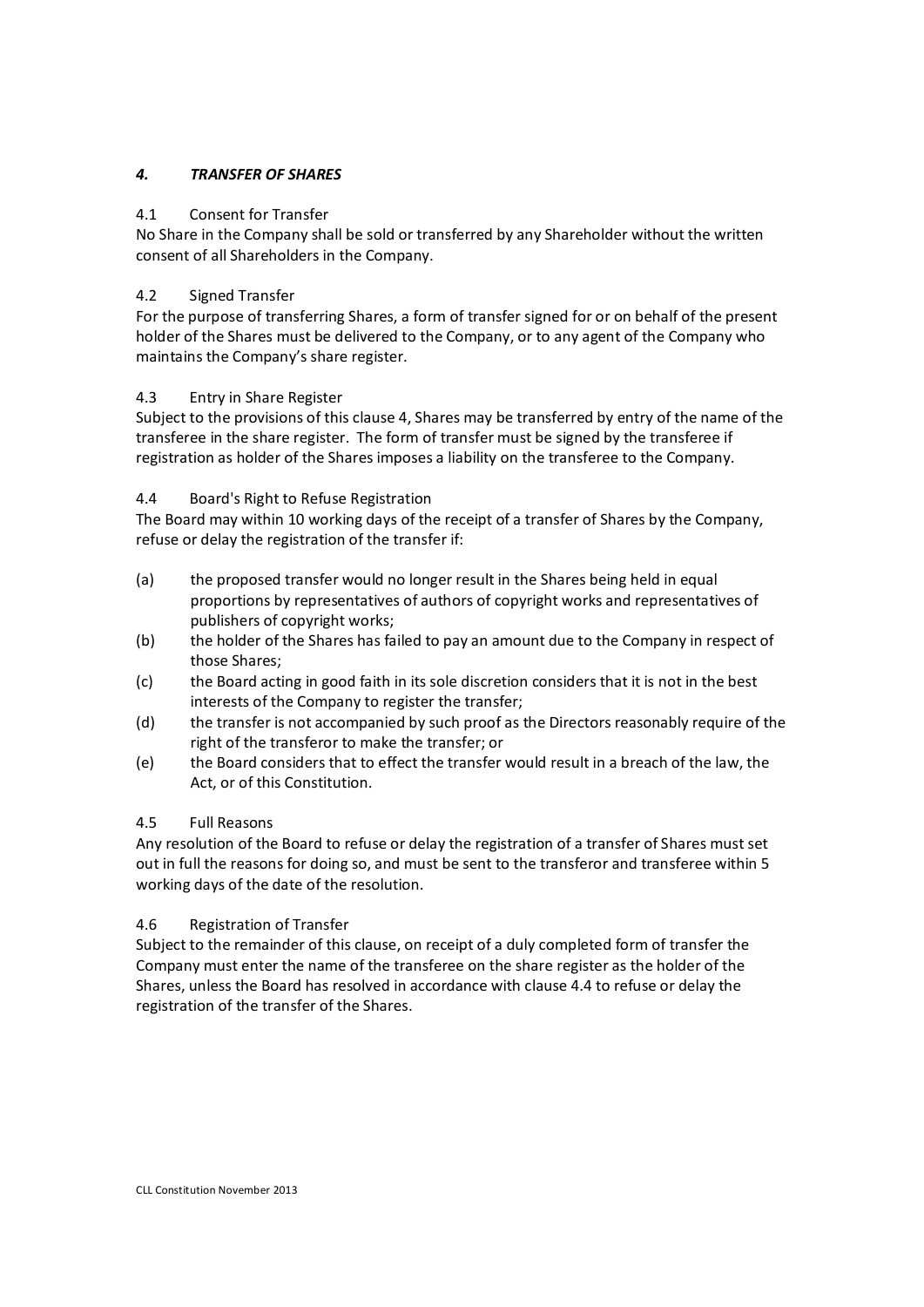## *5. SHAREHOLDER MEETINGS*

### 5.1 Annual General Meetings and Special Meetings

An annual general meeting of Shareholders shall be held once in each calendar year within six months from the end of each Accounting Period of the Company. All meetings other than the annual general meeting shall be called special meetings.

### 5.2 Resolution in Lieu of Meeting

A resolution in writing signed by all of the Shareholders entitled to vote on that resolution at a general meeting is as valid as if it had been passed at a meeting of Shareholders. Such a resolution may be signed without prior notice being given to Shareholders.

### 5.3 Notice of Meeting

Except where a resolution in writing is made in lieu of such meeting, 10 working days' notice of any annual general meeting and 10 working days' notice of any special meeting shall be provided to Shareholders specifying the place, date and hour of the meeting, the general nature of any business to be transacted and the text of any special resolution to be submitted to the meeting.

### 5.4 Voting

At any annual general meeting or special meeting each Shareholder (or representative of a Shareholder) shall have one vote.

### 5.5 Quorum

A quorum for a meeting of Shareholders is present if both the Shareholder holding the Author Shares and the Shareholder holding the Publisher Shares, or their respective representatives appointed in accordance with clause 5.8, are present.

- 5.6 If a quorum is not present 30 minutes after the time appointed for the meeting:
- (a) in the case of a special meeting, the meeting is dissolved; and
- (b) in the case of an annual general meeting, the meeting is adjourned to the same day in the following week, at the same time and place, or to such other date, time and place as the Directors may appoint and, if, at the adjourned meeting, a quorum is not present the Shareholder or Shareholders present shall constitute a quorum.

#### 5.7 Voting Thresholds

Except as may be otherwise provided for in this Constitution or the Act, at any annual general meeting or special meeting, any resolution put forward for approval by the Shareholders shall be passed if approved by a simple majority of the votes of all Shareholders entitled to vote and voting on that resolution.

#### 5.8 Representatives

A body corporate which is a Shareholder may appoint one representative to attend a meeting of Shareholders on its behalf as permitted by, and in accordance with, Schedule 1 of the Act.

#### 5.9 Method of Holding Meetings

A meeting of Shareholders, where notice of the meeting has been given, may be held either: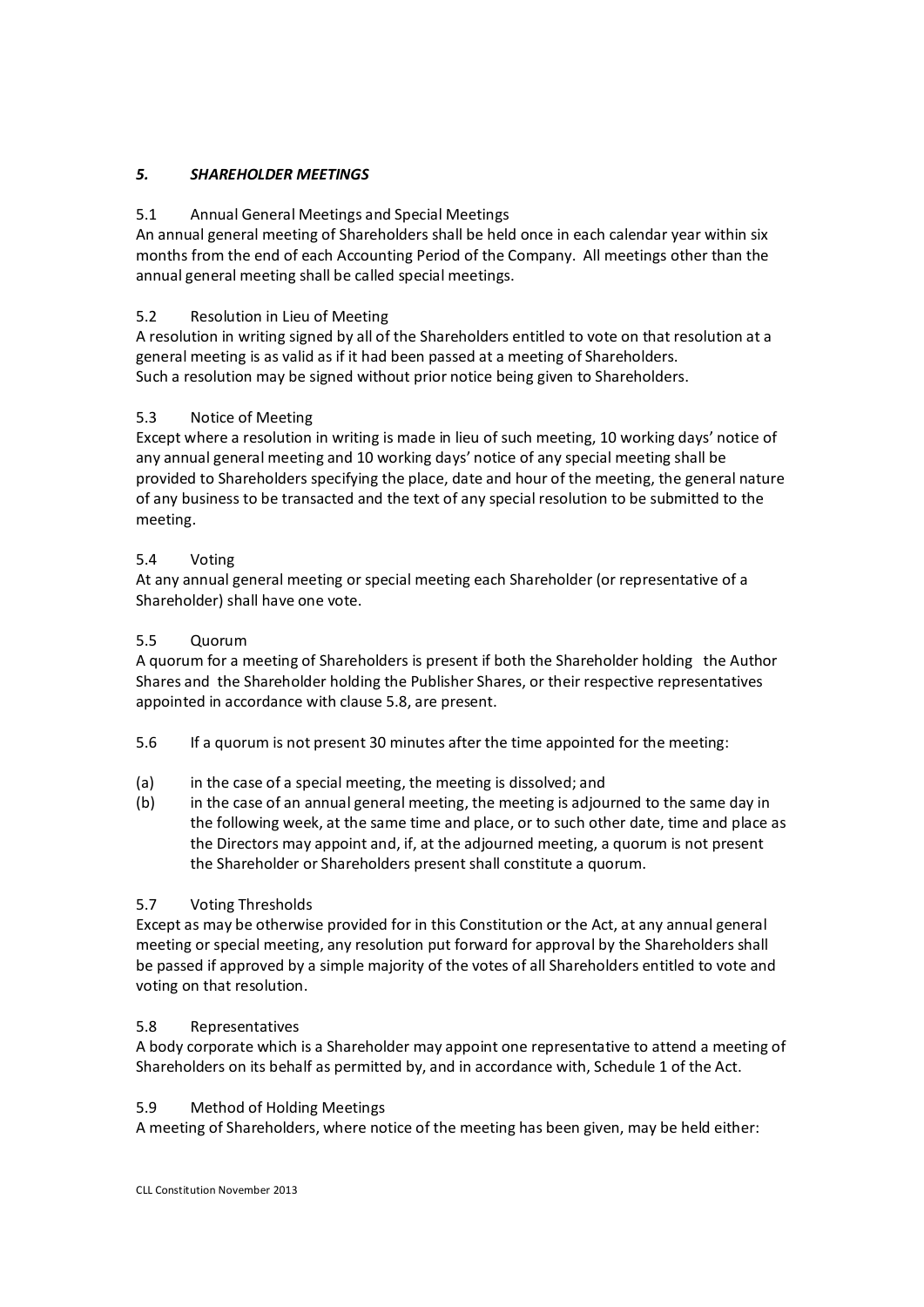- (a) by a number of Shareholders, who constitute a quorum, being assembled together at the place, date and time appointed for the meeting; or
- (b) by means of audio, or audio and visual communication by which all Shareholders participating and constituting a quorum, can simultaneously hear each other throughout the meeting.

### 5.10 Minutes

The Board must ensure that minutes are kept of all proceedings at meetings of Shareholders. Minutes which have been signed correct by the chairperson of the meeting are on the face of it evidence of the proceedings at the meeting.

# *6. DIRECTORS*

### 6.1 Number of Directors

Unless and until otherwise determined by the Company by way of Ordinary Resolution, the Board shall consist of a maximum of six Directors.

#### 6.2 Composition of Board on or prior to the Relevant Date

Prior to and including the Relevant Date, the Board shall consist of six Directors, three being appointed by the Shareholder holding Publisher Shares and three being appointed by the Shareholder holding Author Shares.

#### 6.3 Composition of Board after the Relevant Date

After the Relevant Date, the Board shall consist of six Directors appointed as follows:

- (a) two Directors, who may be existing Directors prior to the Relevant Date, who are appointed, and who may be removed, by the holder of the Author Shares;
- (b) two Directors, who may be existing Directors prior to the Relevant Date, who are appointed, and who may be removed, by the holder of the Publisher Shares; and
- (c) two independent Directors, who are not members of either the Shareholder holding the Author Shares or the Shareholder holding the Publisher Shares who are appointed, and who may be removed, by a majority of the Board provided that to be appointed as a Director each such independent Director must, in the opinion of a majority of the Board, acting reasonably, have business skills matching the position descriptions for each of those directorship roles previously prepared by the Board.

# 6.4 Existing Directors to Continue

The persons holding office as Directors on the date of adoption of this Constitution continue in office and are deemed to have been appointed as Directors pursuant to this Constitution.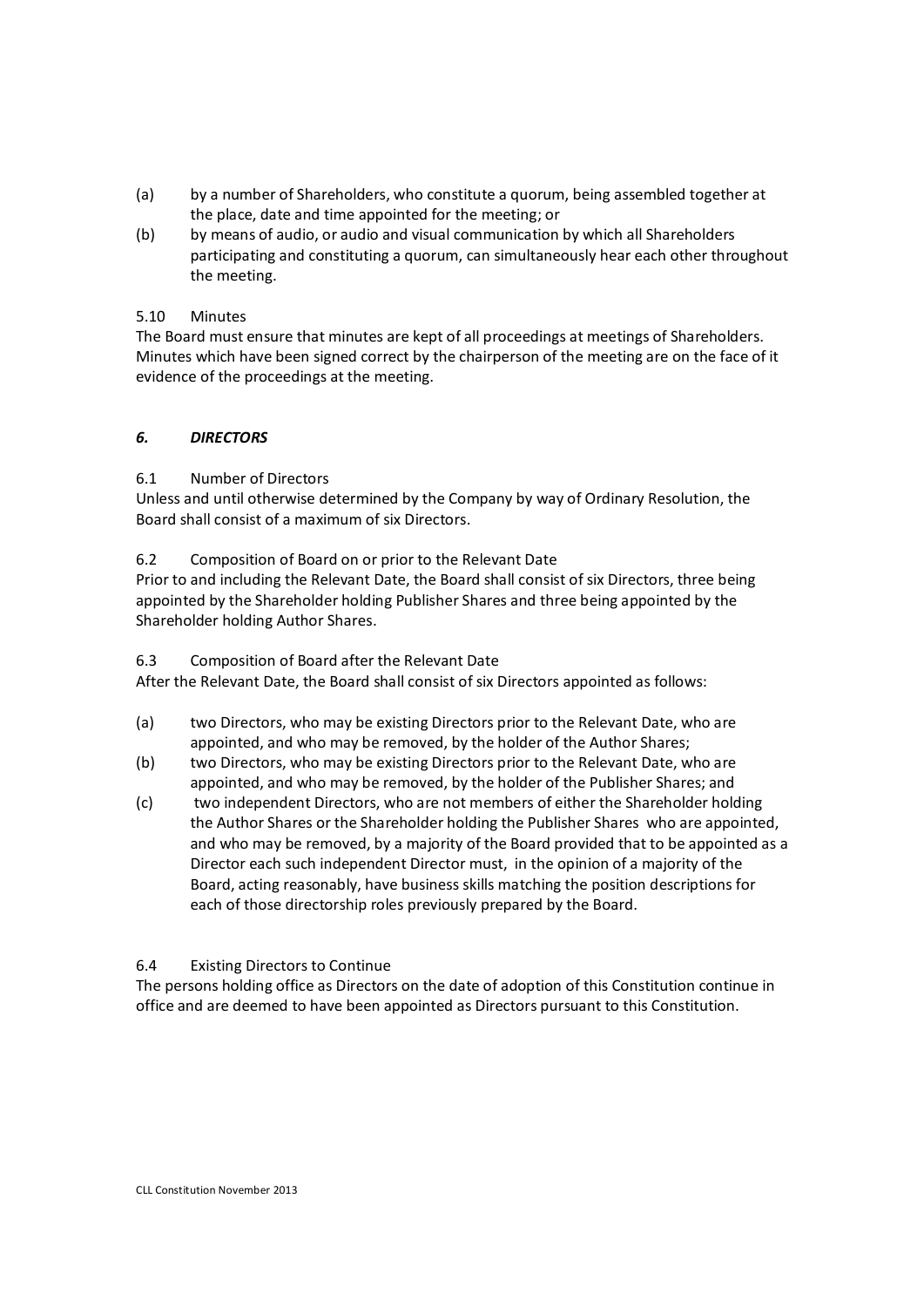# 6.5 Director's Term of Office on or prior to the Relevant Date

Each Director shall hold office from the date of his or her appointment until the Relevant Date at which time he or she may, if he or she wishes, offer himself or herself for re-election in accordance with clause 6.7, At any time prior to the Relevant Date, a Director may vacate his or her office pursuant to section 157 of the Act. If a Director vacates his or her office prior to the Relevant Date, the Shareholder who appointed that Director may appoint another Director to hold office for the remainder of the vacating Director's term.

# 6.6 Director's Term of Office after the Relevant Date

Each Director appointed on or after the Relevant Date shall hold office for a period starting on the date of his or her appointment and ending at the conclusion of the third following annual general meeting after such date of appointment. At the expiration of his or her term of appointment, such Director may, if he or she wishes, offer himself or herself for re-election in accordance with clause 6.7. At any time prior to the expiration of his or her term of appointment a Director may vacate his or her office pursuant to section 157 of the Act. If a Director vacates his or her office prior to the end of his or her term of appointment, the Shareholder who appointed that Director (if that Director is a Publisher Director or an Author Director) or the Board (if that Director is an independent Director) may appoint another Director to hold office for the remainder of the vacating Director's term.

# 6.7 Re-election of Retiring Director

A Director retiring at the end of his or her term of appointment pursuant to clause 6.5 or 6.6 shall, if standing for re-election, be deemed to have been re-elected unless:

- (a) in relation to a Publisher Director or an Author Director: some other person is appointed by the relevant Shareholder (in accordance with clause 6.3(a) or clause 6.3(b), as applicable) to fill the vacated office; or
- (b) in relation to an independent Director: the Board resolves to appoint some other person (in accordance with clause 6.3(c)) to fill the vacated office.

# 6.8 Vacation of Office

A Director ceases to be a Director if he or she:

- (a) is removed from office by an Ordinary Resolution in accordance with clause 6.3 (a), (b), or (c), as applicable or;
- (b) dies, or becomes mentally disordered or subject to a property order or personal order made under the Protection of Personal and Property Rights Act 1988; or
- (c) resigns by written notice delivered to the Company at its address for service or at its registered office (such notice to be effective at the time when it is so received unless a later time is specified in the notice); or
- (d) becomes disqualified from being a Director pursuant to the Act; or
- (e) becomes bankrupt or makes an arrangement or composition with his or her creditors generally; or
- (f) **[**is absent for more than three consecutive meetings of the Board without approval of the Board and the Board resolves that the office be vacated.**]**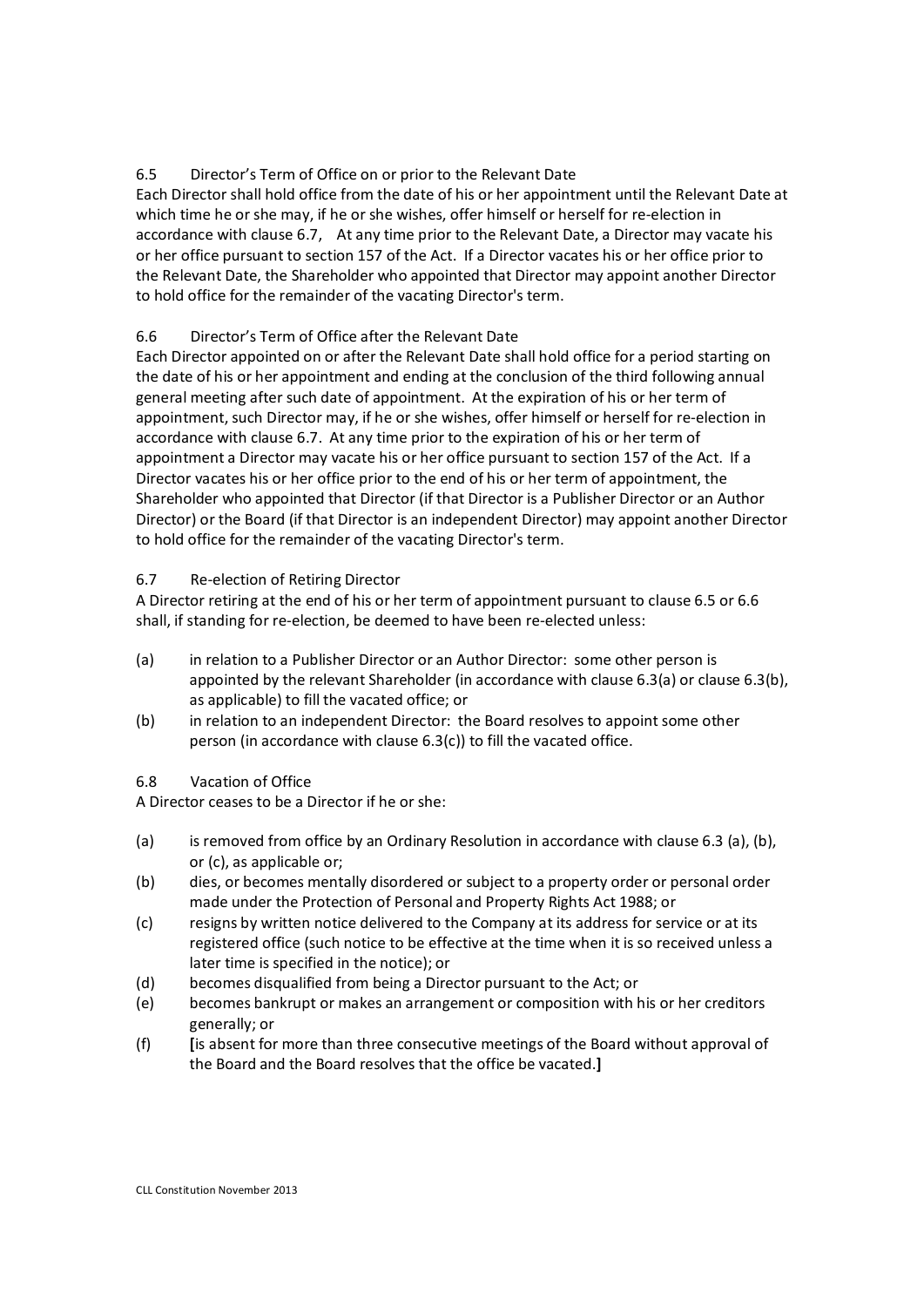### 6.9 Timing of Retirement and Appointment

- If:
- (a) a Director retires at a meeting of shareholders and is not re-elected or deemed to be reelected at that meeting, the Director shall remain in office until, and his or her retirement shall take effect at, the conclusion of the meeting;
- (b) a Director is removed from office at a meeting of shareholders by Ordinary Resolution, the Director shall remain in office until, and his or her removal shall take effect at, the conclusion of the meeting;
- (c) a person who is not already a Director is appointed or elected as a Director at a meeting of shareholders, that person shall take office as a Director immediately after the conclusion of the meeting.

# 6.10 Directors' Indemnity and Insurance

The Company is expressly authorised to indemnify any Director or employee of the Company for any of the matters provided in section 162(3) and (4) of the Act. In addition, the Company is expressly authorised to effect insurance for any and all Directors and employees of the Company provided that:

- (a) The Board gives its prior approval as required by section 162(5) of the Act;
- (b) The Directors who vote in favour of authorising insurance are forthwith entered into the interest register in accordance with section 162(6) and (7) of the Act.

# *7. PROCEEDINGS OF THE BOARD*

# 7.1 Chairperson

The Board shall at the first meeting in each calendar year elect from one of its number a Chairperson for its meetings for that year. If no Chairperson has been elected or if at any meeting the Chairperson is not present within five minutes after the time appointed for the meeting, the Directors present may choose one of their number to be Chairperson of the meeting.

# 7.2 Method of Holding Meetings

A meeting of the Board may be held either:

- (a) by a number of Directors sufficient to form a quorum being assembled together at the place, date and time appointed for the meeting; or
- (b) by means of audio, or audio and visual communication by which all the Directors participating in the meeting and constituting a quorum can simultaneously hear each other throughout the meeting.

# 7.3 Quorum

The quorum necessary for the transaction of business by the Board shall be:

(a) on or prior to the Relevant Date: two of the Publisher Directors and two of the Author Directors; and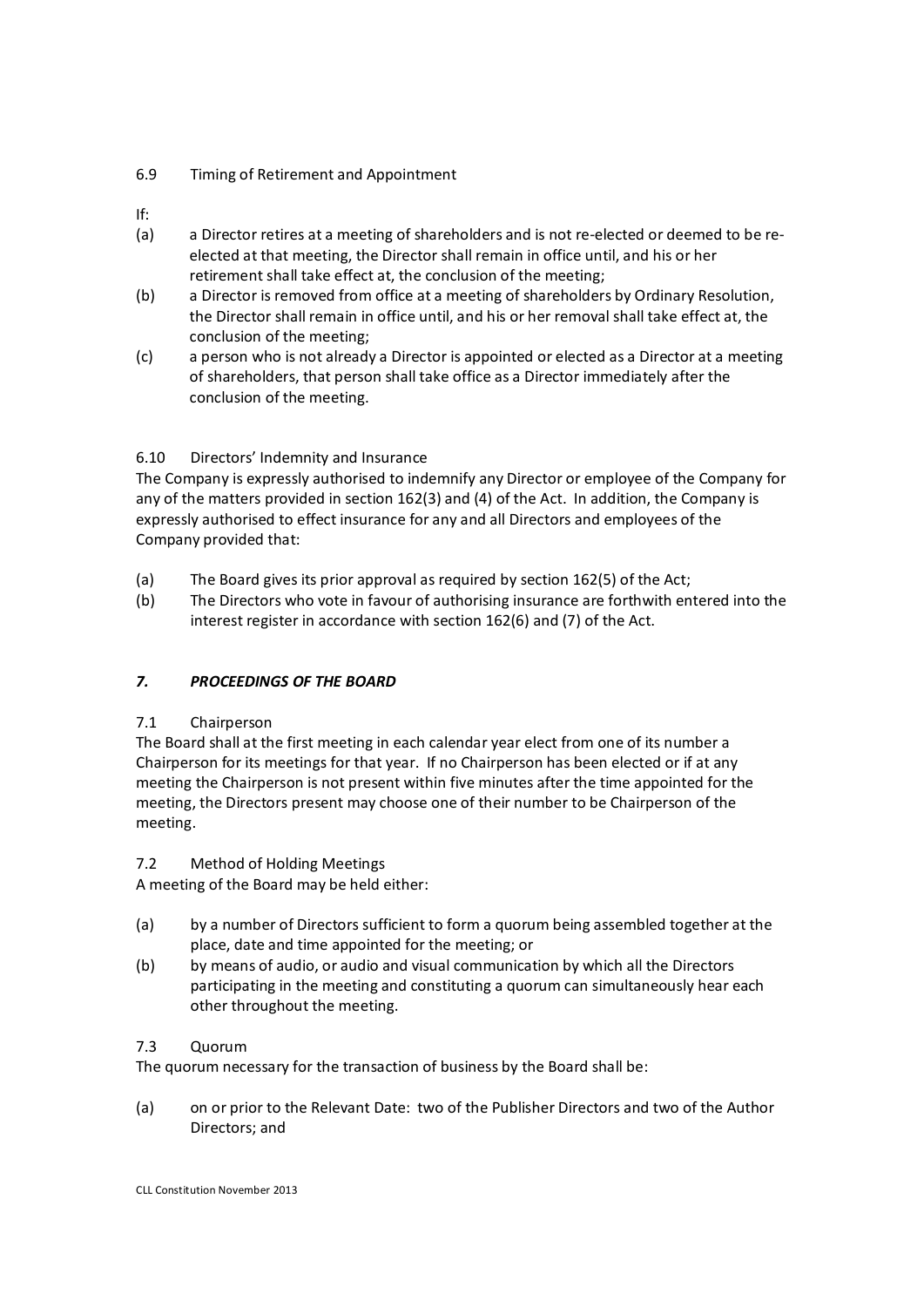(b) after the Relevant Date: not less than four Directors together comprising at least one Publisher Director, one Author Director and one independent Director.

### 7.4 Voting Thresholds

Except as may be otherwise provided for in this Constitution or the Act, a resolution of the Board is passed if it is agreed to by all Directors present or if a majority of the votes cast on it are in favour of it. The Chairperson does not have a casting vote.

### 7.5 Voting Entitlements

Each Director must, when exercising powers or performing duties as a Director, act in a manner which he or she believes is in the best interests of the Company, even though (in the case of a Publisher Director or an Author Director) it may not be in the best interests of the Shareholder or Shareholders they represent.

### 7.6 Unanimous Resolution

A resolution in writing, signed or assented to by all Directors then entitled to receive notice of a Board meeting is as valid and effective as if it had been passed at a meeting of the Board duly convened and held. Any such resolution may consist of several documents (including facsimile or other similar means of communication) in like form each signed or assented to by one or more Directors. A copy of any such resolution must be entered in the minute book of Board proceedings.

# 7.7 Authority to Remunerate the Directors

The Board may authorise the payment of remuneration or the provision of other benefits by the Company to a Director or former Director for services as a Director, or in any other capacity if the Board is satisfied that to do so is fair to the Company. The Board must ensure that, immediately after authorising any payment, benefit or contract under this clause 7.7, the particulars of the payment, benefit, or contract are entered in the interests register. The Directors who vote in favour of authorising a payment, benefit, or contract under this clause 7.7 must sign a certificate stating that, in their opinion, the making of the payment or the provision of the benefit, or the entering into of the contract is fair to the Company, and the grounds for that opinion.

#### 8. *METHOD OF CONTRACTING*

#### 8.1 Method

A contract or other enforceable obligation may be entered into by the Company as follows:

- (a) an obligation which, if entered into by a natural person, would, by law, be required to be by deed, may be entered into on behalf of the Company in writing signed under the name of the Company by:
	- i. two or more Directors of the Company; or
	- ii. a Director, or other person or class of persons whose signature or signatures must be witnessed, and who must first be approved by the Board;
- (b) an obligation which, if entered into by a natural person, is, by law, required to be in writing, may be entered into on behalf of the Company in writing by the Chief Executive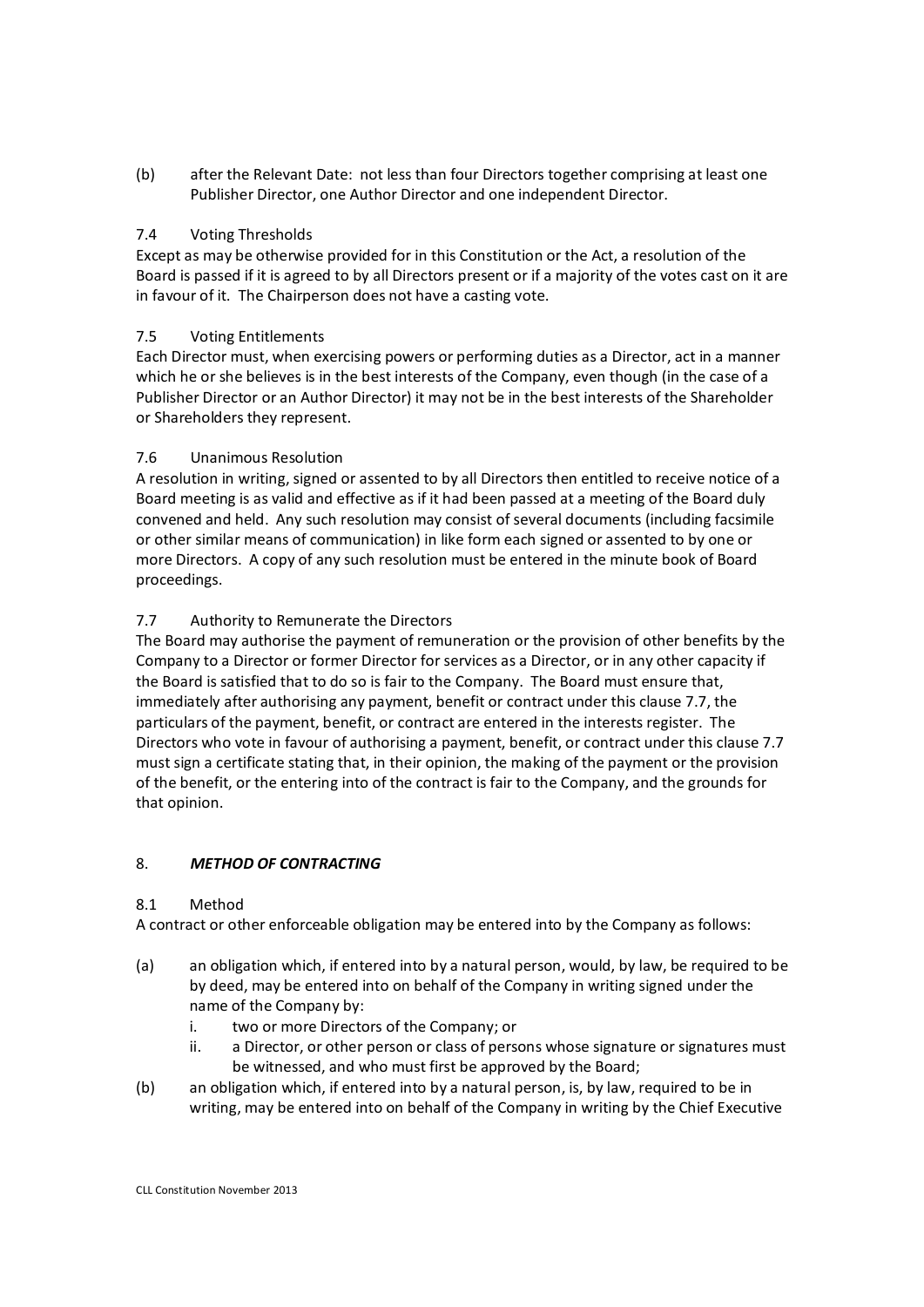of the Company or any other person acting under the Company's express or implied authority; and

(c) an obligation which, if entered into by a natural person, is not, by law, required to be in writing, may be entered into on behalf of the Company in writing or orally by the Chief Executive of the Company or any other person acting under the Company's express or implied authority.

#### *9. ACCOUNTS*

The Board shall cause to be kept such accounting and other records as are required by the Act. Full financial statements will be prepared within five months from the end of each Accounting Period and laid before the Company in the annual general meeting.

### *10. RECEIPT AND ALLOCATION OF MONIES*

#### 10.1 Application of Monies

In each Accounting Period, all monies received by the Company on behalf of Rightsholders together with all income arising from the investment of any such monies, shall be held and applied in accordance with the following distribution policy (the "**Distribution Policy**"):

- (a) in payment of all proper and reasonable expenses of the Company of and incidental to the collection, allocation and distribution of such monies and any other amounts properly chargeable by the Company;
- (b) if the Board so determines, such amounts not exceeding two per centum of all such monies received as the Board may consider proper for cultural and/or social purposes or for such other purposes as the Board shall in its absolute discretion think conducive to the interests of Rightsholders represented by the Company;
- (c) any surplus then remaining shall become part of a fund (the "**Distributable Fund**") for that Accounting Period which shall be allocated and distributed to Rightsholders in accordance with a method of entitlement to be fixed from time to time by the Board.

10.2 The Distribution Policy will be reviewed by the Board annually. Any amendments shall be approved by a majority of the Directors present, including at least one Director representing the Publisher Shareholder and at least one Director representing the Author Shareholder, at a duly convened, quorate meeting of the Board or by unanimous resolution in writing.

- 10.3 Entitlement
- (a) Any method of entitlement fixed by the Board shall comply with the terms and conditions of any agreement in force from time to time between the Company and any mandated Rightsholder or Reprographic Rights Organisation.
- (b) Allocations and distributions, when made by the Board, shall be final and binding except that the Board shall be at liberty to consider and, if thought fit, to admit any claims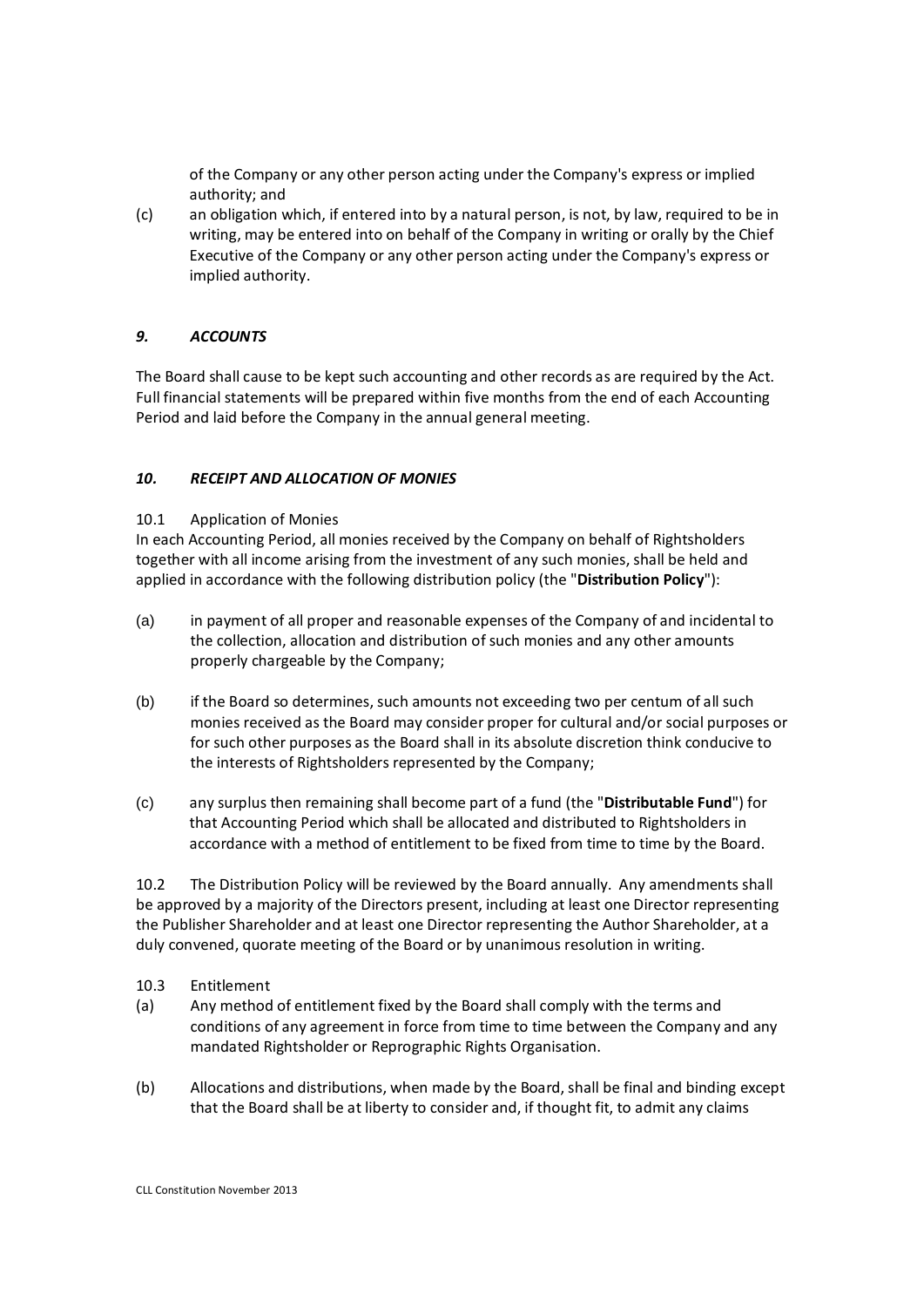made by any interested persons within two years of the date of the allocation or distribution concerned.

### 10.4 Time of Distribution

Monies allocated to Rightsholders from the Distributable Fund in respect of any Accounting Period shall be distributed to Rightsholders as soon as practicable after allocation. To the extent that payment of any such allocation has not been effected, the unpaid balance shall be treated as a liability of the Company in its annual accounts for a period of five years (or longer period as determined by the Board) from the end of the Accounting Period in which the monies were received.

# 10.5 Reallocation of Undistributed Funds

All monies held as part of a Distributable Fund for any Accounting Period shall be held for a period of five years from the end of the Accounting Period in which the monies were received, or such further period as the Board may in its discretion determine. At the expiration of the five-year period (or longer period as determined by the Board) after every effort has been made to correctly identify and locate the Rightsholders to whom monies have been allocated, any undistributed funds shall be transferred to the Distributable Fund for reallocation and distribution where the Board considers that the information available to the Company is insufficient to enable an equitable and accurate distribution.

### *11. NOTICES*

11.1 A notice may be served by the Company on a Shareholder or Director by personal delivery or by post to the last known address of the person or, with the consent of the person, by facsimile, or email.

- 11.2 For the purposes of clause 11.1:
- (a) If a notice is served by personal delivery, service must be made by either handing it to the person, or if the person refuses to accept the document, by bringing it to their attention and leaving it at a place accessible to that person;
- (b) If a notice is posted or delivered to a document exchange, it is deemed to have been received 5 working days after it is posted or delivered;
- (c) If a notice is sent by facsimile, it is deemed to have been received on the working day following the day on which it was sent;
- (d) if a notice is sent by email, it is deemed to have been received upon the earlier of receipt by the sending party of confirmation of successful delivery or 2 days after leaving the sending party's network for delivery to the receiving party's network, provided the sending party does not receive any indication of failure or delay of delivery within those 2 days.

#### *12. WINDING UP*

In the event that the Company may cease its activities and be wound up, any available funds or surplus arising from any sale of assets or property after settlement of all liabilities shall be